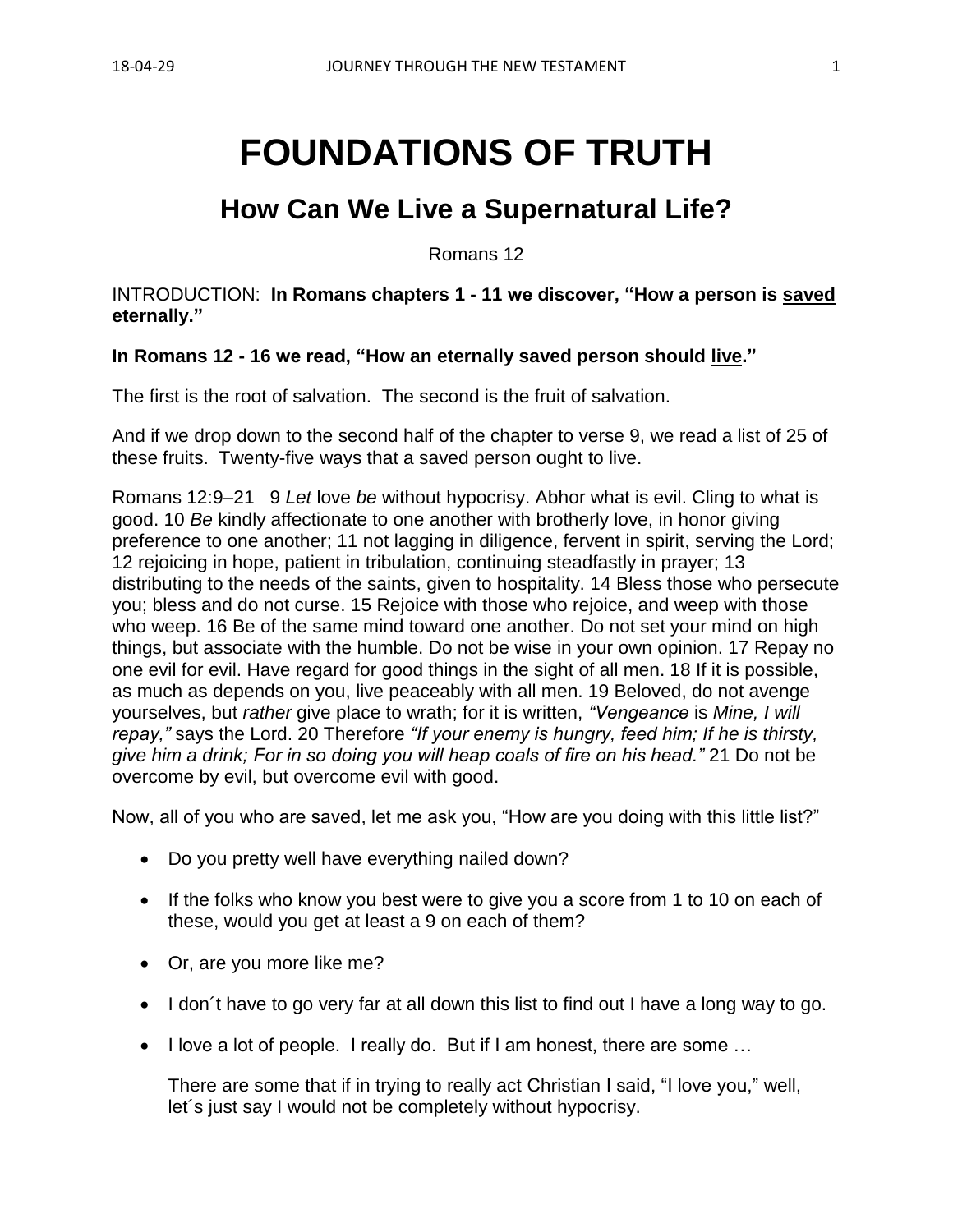• When I read through the list, the second one stopped me too. Abhor what is evil. I was kind of grading myself. That is a whole lot more fun than having others grade you. And I was thinking "pretty good score on this one." And then I think the Holy Spirit stirred a thought: "Mike, if you really hated evil, you would never be tempted. How could you be tempted to do something you really strongly abhor in your heart? It would have no attraction for you."

But I am tempted. I do have to battle temptation. I do have to look for God´s way of escape. So maybe my score is not so great on abhorring evil.

- How about you? Look at that list. Do you struggle with some of these things like I do?
- Wow, take your enemy to lunch? Really?
- Bless people who are persecuting you?

I will tell you that I concluded that the man or woman who genuinely does well in all twenty-five of these ways that a saved person should live, is living a supernatural life.

#### HOW DO WE DO THAT? **HOW DO WE LIVE THIS SUPERNATURAL LIFE?**

That is what this chapter is really about. It tells us how every one of these characteristics that God intends to be developed in our lives as believers, how they can become a reality in our day to day living. There are three steps and we read them in the first two verses of Romans 12.

Romans 12:1–2 1 I beseech you therefore, brethren, by the mercies of God, that you present your bodies a living sacrifice, holy, acceptable to God, *which is* your reasonable service. 2 And do not be conformed to this world, but be transformed by the renewing of your mind, that you may prove what *is* that good and acceptable and perfect will of God.

#### **HOW DO WE LIVE THIS SUPERNATURAL LIFE?**

First notice that this instruction is addressed to believers, to people who have been saved through faith in Jesus Christ.

I beseech you therefore, **brethren**, by the mercies of God…

Paul is only urging those who have been saved by grace through faith in Christ to bear the fruit of their salvation. **It is impossible for those who are not of the root, who have not been truly saved, to produce the fruit.** Any attempt to bear the fruit of salvation without having come to faith in Christ will only meet with failure. Jesus said in

John 15:5 "I am the vine, you *are* the branches. He who abides in Me, and I in him, bears much fruit; for without Me you can do nothing.

I beseech you therefore, brethren, **by the mercies of God**…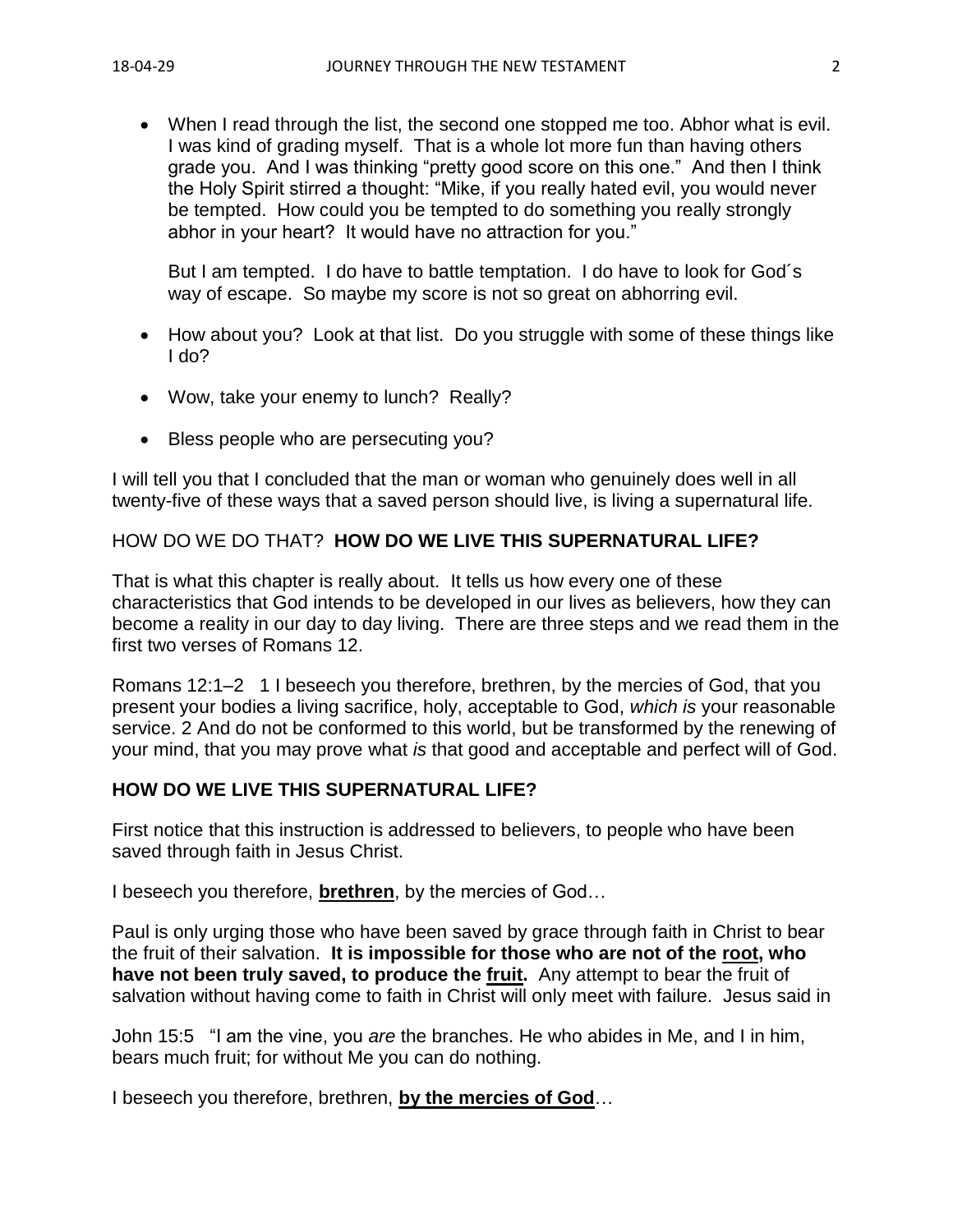**It is by God's mercy and grace that we enter salvation, and only by His mercy and grace are we able to live saved lives that are pleasing to Him.** Folks, **living the supernatural life of the follower of Christ is not just a matter of trying harder.**

So to born again believers, the Spirit says through Paul

#### **I. PRESENT YOUR BODY AS A LIVING SACRIFICE TO GOD.**

Now begins the instruction of how we saved people can live the lives that saved people ought to live. Present means to place on the altar as a priest places a sacrifice on the altar to give it to God.

And we are priests as Peter says in

1 Peter 2:5 you also, as living stones, are being built up a spiritual house, **a holy priesthood**, to offer up spiritual sacrifices acceptable to God through Jesus Christ.

The sacrifice we are to offer is not one for atonement, for Christ has offered His blood once for all to redeem us to God. But the sacrifice we are to make is a living sacrifice. And that living sacrifice that God wants is for our bodies to be surrendered to Him.

So, why our bodies?

Remember **how death came to Adam and Eve** as the penalty for their sin.

**They died immediately in their spirit.**

**They died progressively in their soul. (mind, will, emotions)**

**They died ultimately in their body.**

**When people get saved**, the process reverses, and in the same order:

**They are made alive immediately in their spirit.**

**They are made alive progressively in their soul. (mind, will, emotions)**

**They are made alive ultimately in their body.**

The body is the last part of man to fully yield to the Lordship of Christ. **Ultimately the body of the saved will be resurrected** and glorified, and **conformed to the image of the Master. But before that time, the body remains the residence of the flesh, which includes our old sin nature and evil desires.**

That is why God wants us to offer our living bodies to Him, as a holy sacrifice. Holy means separated to God. **When we offer our bodies to the Lord, we say, "I dedicate the members of my body for Your service God."** Such a dedication of a living, separated body is the sacrifice that is acceptable to God.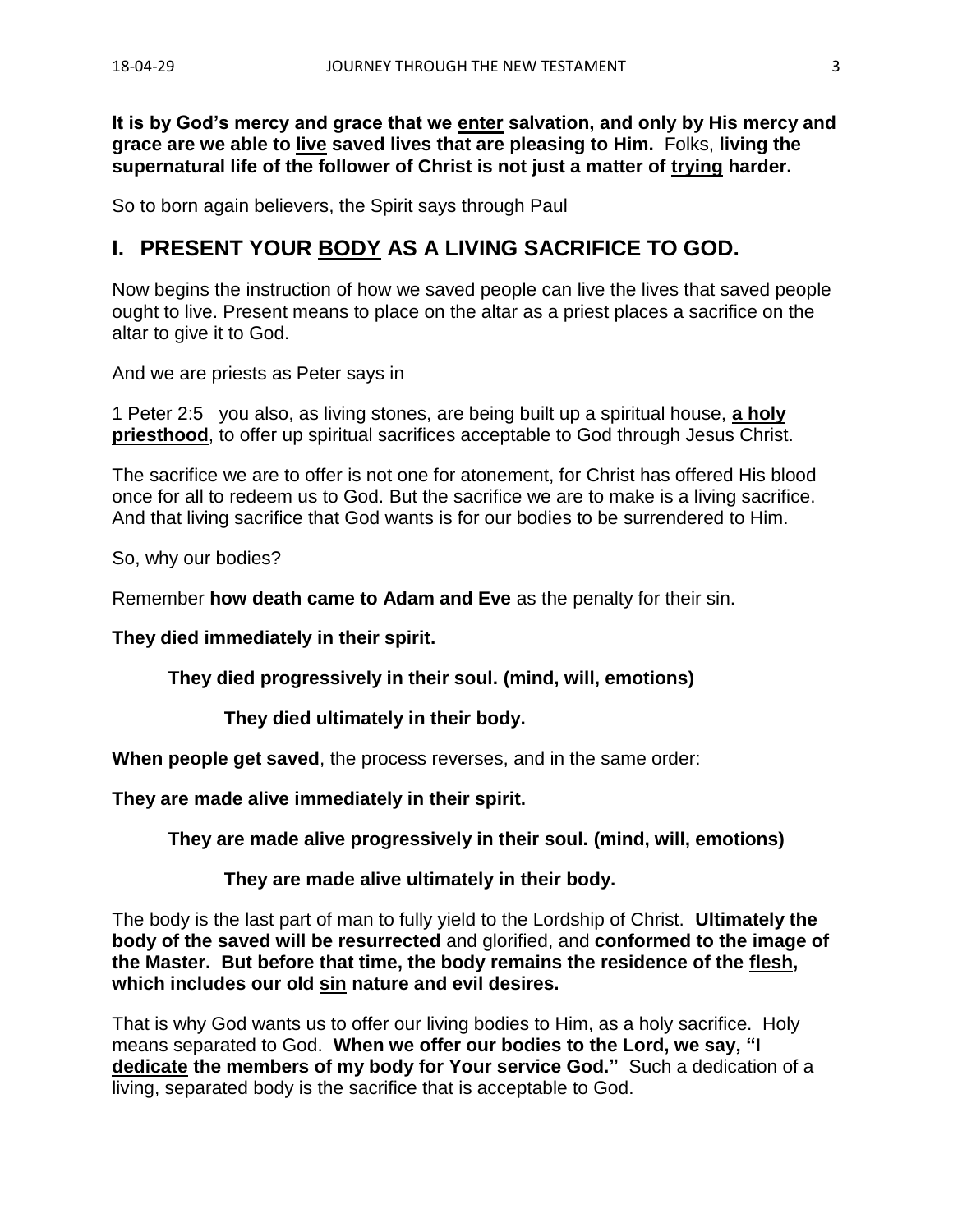Paul says this act of presenting our bodies as a living, holy sacrifice to God is our reasonable service. Certainly this is true. In light of all Christ has done for us, it is reasonable of the Almighty to expect this service from us.

But the words translated "reasonable service" can also be righty translated "spiritual worship." Offering God the members of our body for His purposes is both – reasonable service and a true act of spiritual worship.

Did we come today to worship God?

- We worship when we sing, if our concern is for the expressions of adoration, love, and devotion to the Lord and not just whether or not we like the song.
- We worship when we pray, if indeed we personally enter into prayer, and don't just listen to someone else pray or think of other things until they are finished.
- We worship when we hear the Word of God, if we hear it with a mind and heart to apply it to our own lives and obey it.
- But maybe today, the greatest act of worship we could do would be to bow humbly before our God and say with all sincerity of heart, **"Out of gratitude for Your mercies to me Lord, I dedicate the members of my body to Your service."**

#### **HOW DO WE LIVE THIS SUPERNATURAL LIFE?**

#### **II. DO NOT BE CONFORMED TO THIS WORLD.**

To be conformed means to be formed or molded. In fact, this word in Greek is the word from which we get the English word scheme. Paul is saying, **"And do not let yourselves be molded into the scheme of the world."**

*The word the Holy Spirit inspired Paul to use here, suschematizo* carries a secondary meaning which is **"being formed on the outside in a way contrary to the inside."** It is used to describe a masquerade or putting on an act.

The world cannot change the inside of the born again believer. The spirit of the saved person has been made alive. The soul is in the process of becoming more Christ-like. So, Paul says, as you offer the members of your body as a living sacrifice to God as an act of service and worship, do not allow the world to make you look different on the outside, conforming your outward person to look like the lost world around you.

The next significant word here is world. The specific word breathed by the Holy Spirit is *aion*, which means age. The best understanding of the word *aion* is that it refers to the present "world system" dominated by Satan.

This world system is severely influenced by Satan, reigning as he does as lord of the lives of the lost, who constitute the vast majority of the world's population. We should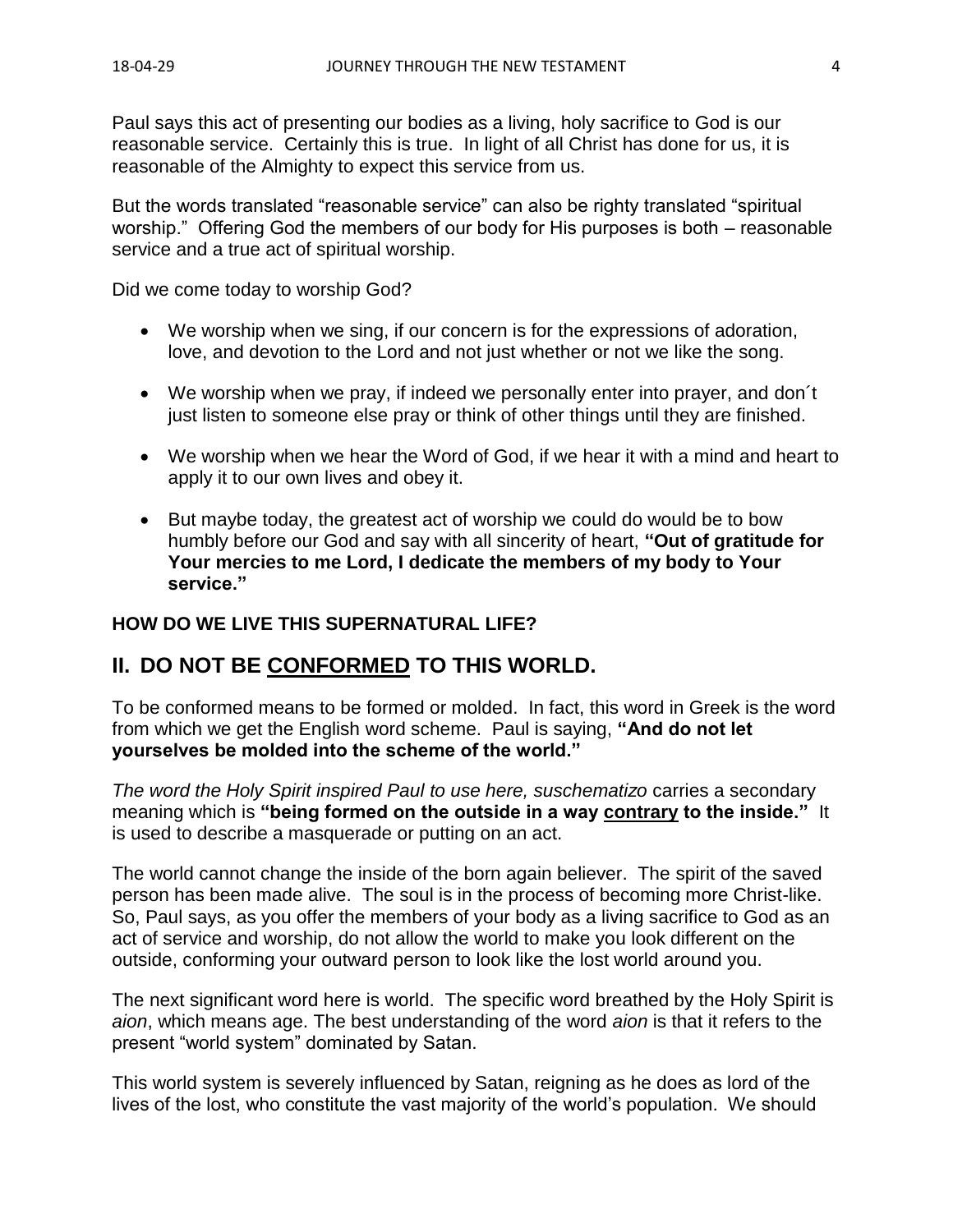thus not be surprised that the "world's" music, entertainment, philosophies, priorities, desires, and aspirations are tainted with evil. As the apostle John wrote,

1 John 5:19 We know that we are of God, and **the whole world** lies *under the sway of* the wicked one.

There is an inner difference between the redeemed and the lost. There should be an outer difference as well. If we look, talk, act, choose, live, just like the rest of the world, something is wrong. "Do not allow yourself to be conformed to the world…"

#### **HOW DO WE LIVE THIS SUPERNATURAL LIFE?**

- **PRESENT OUR BODY AS A LIVING SACRIFICE TO GOD.**
- **NOT BEING CONFORMED TO THIS WORLD.**

Third and last instruction:

### **III. BE TRANSFORMED BY THE RENEWING OF YOUR MIND.**

Rather than be conformed, be transformed. Be transformed is an imperative, a command, and it is in the passive voice. This is true because we cannot transform ourselves, but we can be transformed by the Holy Spirit Who lives within us.

#### However, **while we cannot transform ourselves, we can block or hinder the transformation the Spirit desires to do within us.**

So as **we are not** to allow ourselves **to be conformed** to the philosophies and desires of the world, **we are** to allow our minds **to be transformed** by the Holy Spirit of God. The Greek verb for transform is *metamorphoo*, from which we get the word "metamorphosis." The word means to change, or to change appearance. This same word was used to describe Jesus in the transfiguration.

Matthew 17:2 and **He was transfigured** before them. His face shone like the sun, and His clothes became as white as the light.

Unlike the verb translated be conformed which signified a change contrary to the inward nature, thus a pretense or masquerade**, the verb translated be transformed means an outward change that is consistent with the inner nature.** Thus when the outer appearance of Jesus was transformed in brilliant light and brightness, the disciples were seeing on the outside what Jesus really was on the inside.

That is exactly what is supposed to happen to us who have passed from death into life and from darkness into light. The new man on the inside is supposed to be increasingly and constantly visible from the outside, not as a pretense or masquerade, but as a genuine manifestation of who we really are now that we are in Christ.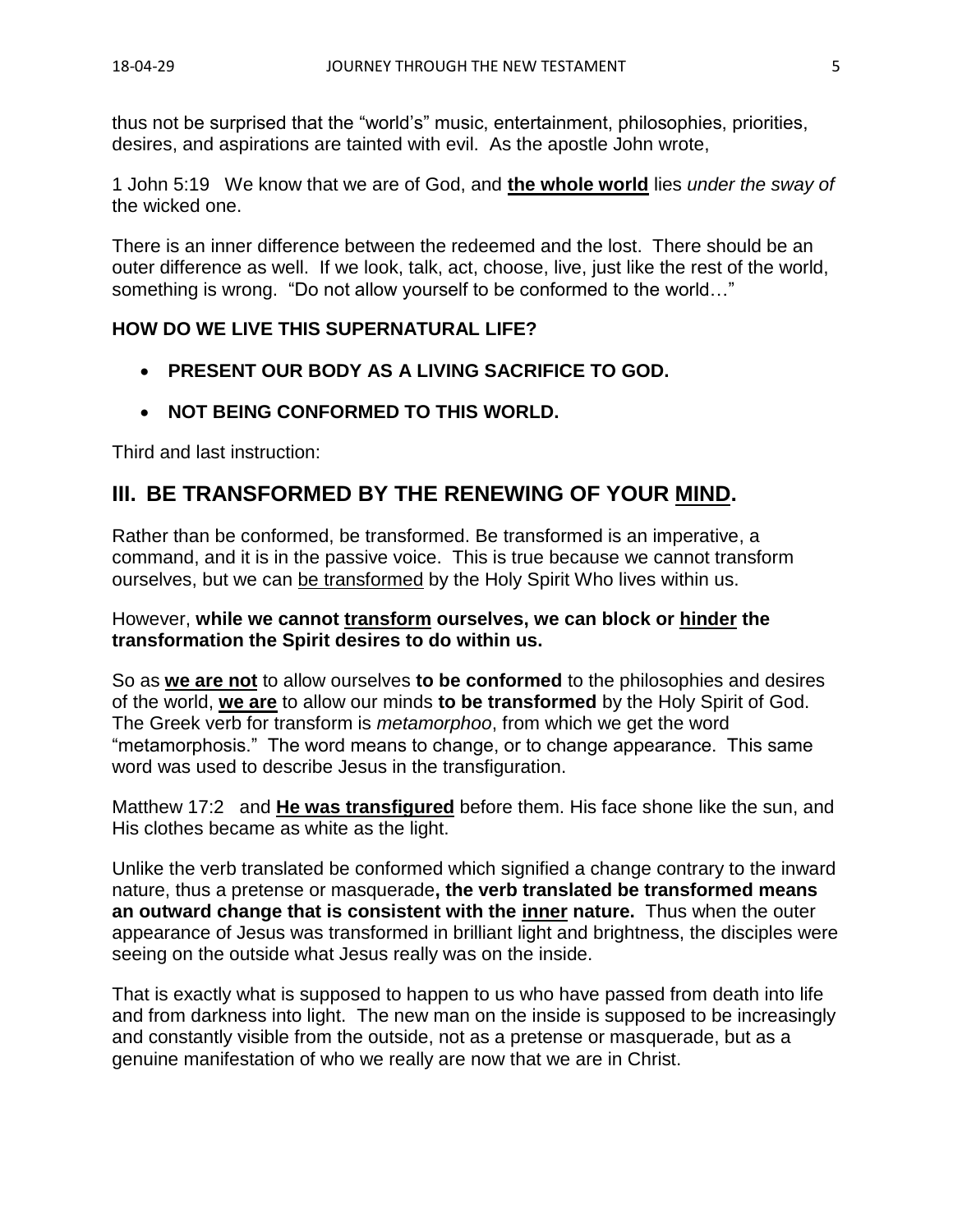This transformation is neither instantaneous nor automatic. Otherwise, we would not be commanded to allow it to happen. The Holy Spirit who lives within us is willing to make it happen, but He requires our cooperation. He will not force us to be transformed. He transforms us as we are willing to be transformed.

#### **When we are willing to be transformed, how does He accomplish this change?**

**BE TRANSFORMED BY THE RENEWING OF YOUR MIND.** The Holy Spirit transforms us by renewing our mind. The mind is part of the soul which can be described as the mind, the will, and the emotions. The soul is where we think, decide, and feel. The mind is far more than the brain or nervous system. Those are instruments of the mind, but the mind goes beyond the electro-chemical reactions that carry communications within the nervous system and the brain.

The mind is the connection between the spirit and the body. Thus if the body is to be transformed to outwardly manifest the inner spirit, it must be accomplished in the mind. To accomplish this, the mind must be renewed, because it was corrupted when man chose to sin. This corruption of the mind was passed on to all the descendants of Adam and Eve. When they sinned, their spirit died immediately, but their soul (including their mind) began to die progressively. When we are saved, our spirit is made alive instantly, but our mind is made alive progressively. This is the renewing of the mind. The Bible also calls it sanctification, the process of being made holy or being made more like Christ.

#### **renewing of the mind = sanctification = being made holy = being made like Christ**

How does the Holy Spirit renew our mind, making us more like Jesus and thus transforming the outer man to be like the inner man? Jesus Himself told us.

John 17:17 Sanctify them by Your truth. Your word is truth.

The role of the Word of God in the life of the believer is to help us think, decide, even feel as our Savior thinks, decides, and feels. **For the Word to renew our minds we must** do several things.

We must **read it**. We must **study it.** We must **meditate upon it.** We must **hide it in our heart**. We must **obey it.**

Remember the story Jesus told comparing the wise and the foolish man?

Matthew 7:24–27 24 "Therefore whoever **hears** these sayings of Mine, and **does** them, I will liken him to a wise man who built his house on the rock: 25 and the rain descended, the floods came, and the winds blew and beat on that house; and it did not fall, for it was founded on the rock.

26 "But everyone who hears these sayings of Mine, and **does not do them**, will be like a foolish man who built his house on the sand: 27 and the rain descended, the floods came, and the winds blew and beat on that house; and it fell. And great was its fall."